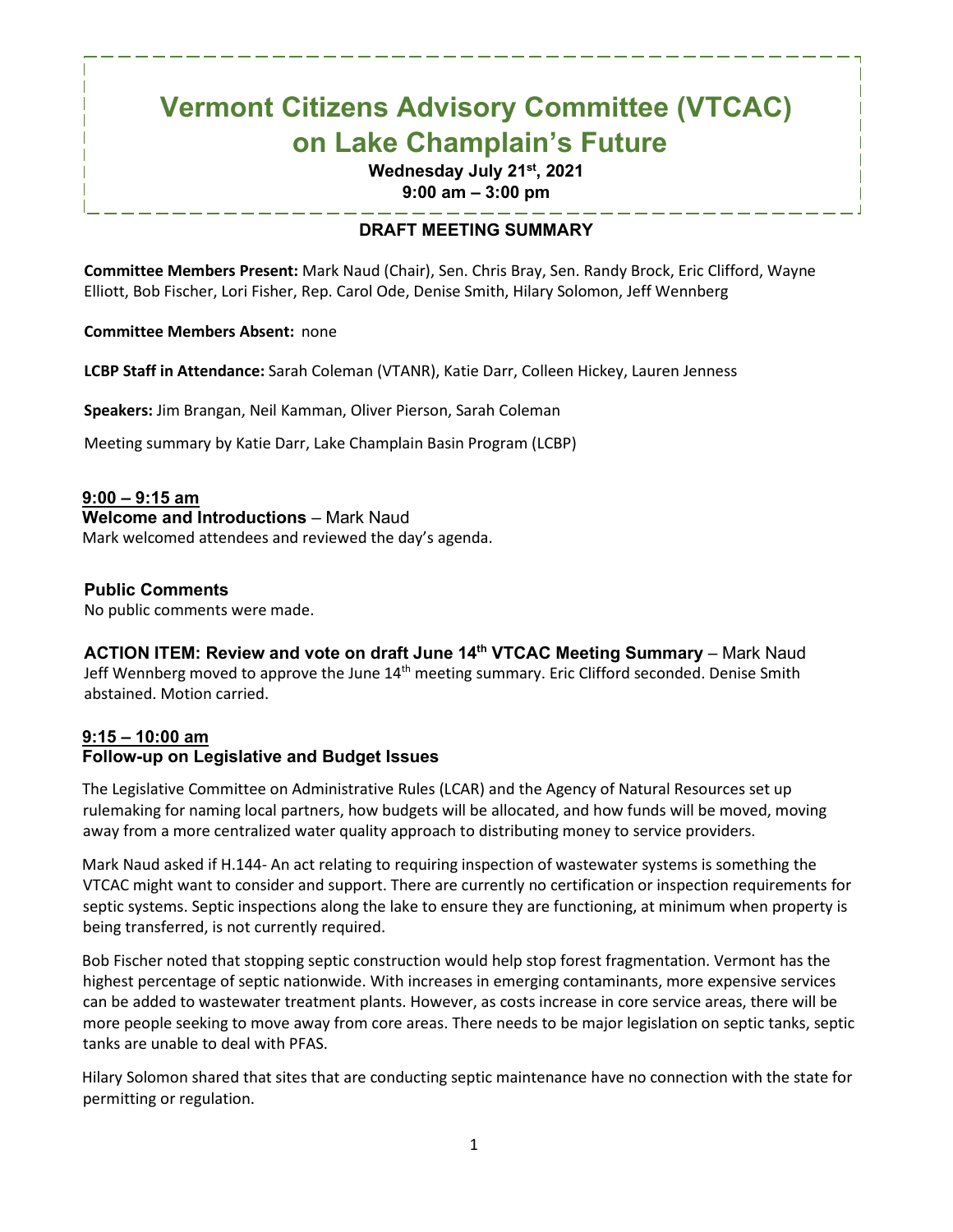Wayne Elliot added that Colchester does not have requirements for existing septic systems, but changes or retrofits do have inspection requirements. Unless there are obvious issues, it is difficult to assess if a septic system is functioning properly from visual inspection. A significant number of Vermonters will be on septic and lots of communities don't have the tech standards to go out and inspect those. He questioned whether there is good documentation that septic systems are a major contributor to the quality of the lake, whether its bacteria or nutrients. Not enough data to tell what it's contributing.

Denise Smith asked who did the report for lakes in New York. David Miller at the ADK Council. There was a similar study done on the Georgia shore to see if there was a way to create a centralized system. Wayne noted they are looking at that now and it was cost-prohibitive without significant state and federal dollars. Many properties are only used for 2-3 months, how do you build a centralized system for temporary problems?

Rep. Ode asked if there are natural filters for developments that may not be able to hook up to a city system. Bob clarified that winter poses a problem for natural systems in Vermont and they require a large footprint to work properly.

Lori Fisher noted that previous studies showed impacts from septic tended to be localized, but that is still important for the cyanobacteria blooms we are seeing.

Sen. Bray asked what Lake George is doing regarding septic as they are known for having good water quality.

Sen. Bray asked about the challenges associated with leachate from the Coventry landfill and whether there are different routes for treatment or pretreatment of leachate. To build a facility to take the leachate would take at least \$20-30 million.

Sen. Bray noted Vermont has strict restrictions for 5 out of 5,000 PFAS, the others are unregulated. The Toxic Chemicals Control Act grandfathered in 59,000 chemicals.

The CAC expressed interest in learning more about the impacts of septic and whether they are localized. Next steps will include figuring out where the knowledge gaps and issues are and what it will take to close those gaps.

# **10:00 – 11:00 am**

# **VTANR/DEC Update** – Neil Kamman, Oliver Pierson, Sarah Coleman

Neil Kamman, Director of the Water Investment Division, provided an update on LCAR approved provider rules, Three Acre Stormwater funding, and ARPA funding. Sarah Coleman, Vermont Coordinator to the Lake Champlain Basin, provided an overview of the Clean Water Board Fund and budget process. Oliver Pierson, Lakes and Pond Program Manager, provided an update on the 2020 Long Term Monitoring Project, St. Albans Bay, and Lake Carmi. Neil and Oliver's presentations are included with the meeting materials. All information regarding Act 76 can be found [here.](https://dec.vermont.gov/water-investment/statues-rules-policies/act-76#overview) Questions and discussions are summarized below.

| <b>Clean Water Service Providers</b> |                                                |
|--------------------------------------|------------------------------------------------|
| <b>Basin</b>                         | <b>CWSP</b>                                    |
| Memphremagog                         | Vermont Housing & Conservation Board           |
| Missisiquoi & Lamoille               | Northwest Regional Planning Commission         |
| North Lake                           | Chittenden County Regional Planning Commission |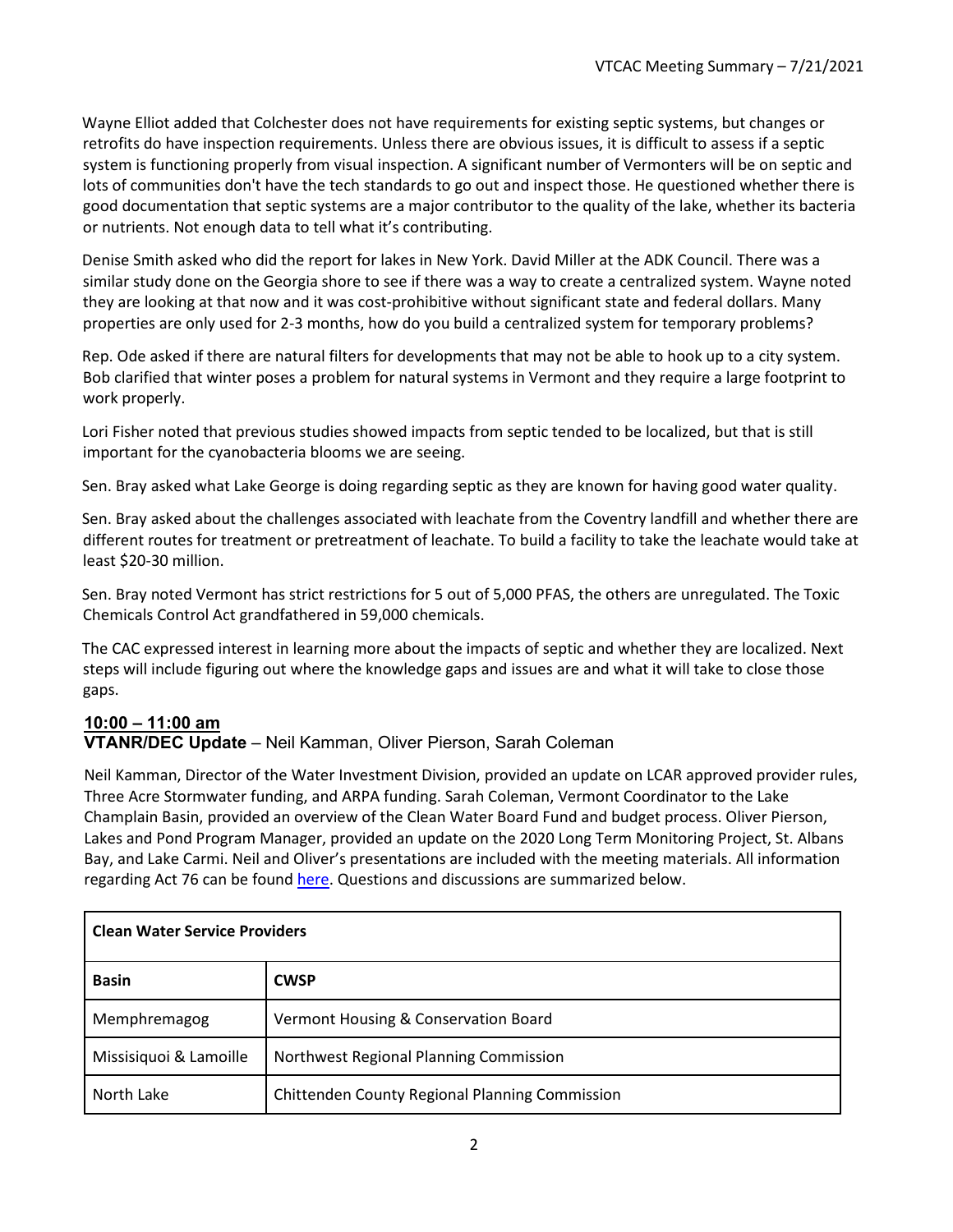| Winooski    | <b>Central Vermont Regional Planning Commission</b>                                                                           |
|-------------|-------------------------------------------------------------------------------------------------------------------------------|
| Otter Creek | Addison County Regional Planning Commission                                                                                   |
| South Lake  | Rutland Regional Planning Commission, in collaboration with the Poultney-<br>Mettowee Natural Resources Conservation District |

#### *Three Acre Stormwater Funding*

Denise Smith asked for confirmation that CWF block grants can only be used for permit obtainment and design for private properties and businesses. Neil clarified that for FY22, not a lot of businesses will be ready for implementation.

Jeff Wennberg clarified that State Revolving Loan Funds are a financing system, not a funding source.

Rep. Ode noted she had heard that higher priority for DEC Technical Support funding would be given to those with financial hardships and asked if projects that will have the most impact on clean water are being prioritized. Neil clarified that they are being mindful of means as they introduce programs. Sarah added that presently the main driver for prioritization is the permit deadline. Mark Naud asked if priority goes to the highest impact or whoever gets their permits and designs in first. Neil noted that the program is in an early phase, and they are still building the mechanism to help people apply and get funds out.

Wayne Elliot asked if ANR is able to change implementation and permitting schedules based on funding. Neil clarified that there will be three waves of permittees with a statutory deadline for permit application by 2023 and implementation by 2028.

Bob Fischer asked if the SRF linked deposit funding model is new. Neil noted that this is a great question for Terisa Thomas. This model has been used in Iowa and Ohio.

Sen. Brock asked if there is a gap in funding availability and the funding needed to achieve objectives. Neil answered there will be a gap, but the amount will depend on the General Assembly's decisions for appropriations of ARPA funds and how clean water revenues perform.

Sen. Bray asked if money is being mobilized to buy down interest rates. Neil clarified that within the state revolving loan fund they are allowed to provide subsidies. The State has flexibility to buy down rates. Sen. Bray asked about the State's contribution to the revolving loan fund. The State pays 20% of capitalization grants. The Clean Water Board makes recommendations to the Governor's budget. Currently there is about \$70 million of balance in the Clean Water SRF.

Jeff expressed appreciation for the opportunity to use money for risk-free planning as it encourages municipalities to do preliminary work without fear of repayment.

#### *American Rescue Plan Act (ARPA) Funding*

Lori Fisher asked if hazard mitigation funds could be allocated to natural infrastructure improvements that could help advance hazard mitigation in the future. Neil noted that there may be other conditions for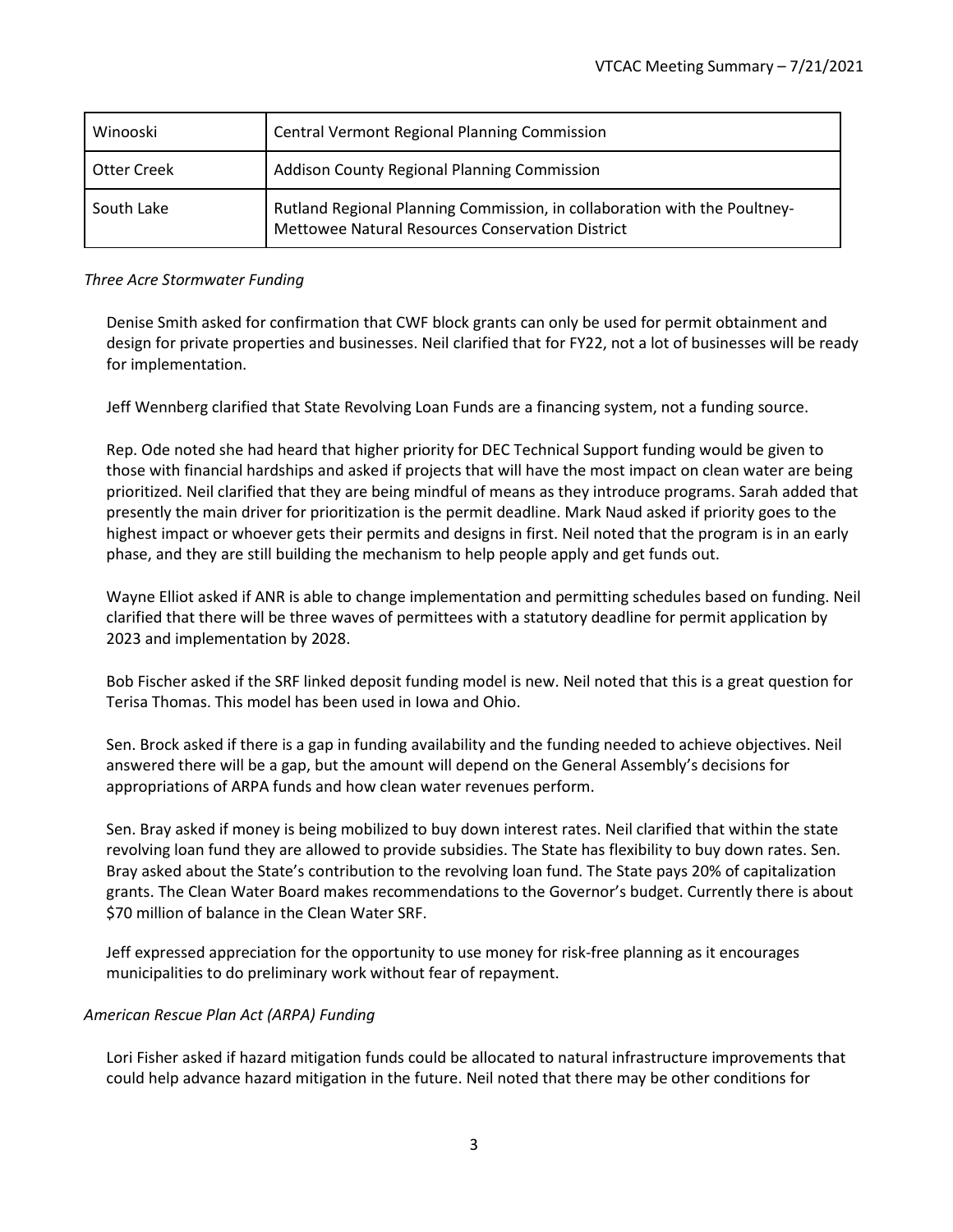eligibility in the future and restoration of natural infrastructure to improve flood resilience may be part of that.

Denise noted that \$10 million to help villages with decentralizing systems does not seem like a lot of money. She also commented on landfill leachate as a possible area for hazard mitigation funding. Neil agreed village wastewater solutions are expensive, but ARPA dollars are not the only funding source. The intent of ARPA funding is to cover the gap. He added that the pretreatment of landfill leachate has not been part of hazard mitigation conversations.

Wayne shared concerns about costs moving forward and the capacity to carry out this work.

ARPA funds cannot be used as federal match.

#### *Clean Water Board Fund and Budget Process*

There will be a Clean Water Board meeting on August 12th to allocate the \$10 million appropriated by the Legislature from ARPA. There are opportunities for public engagement in the FY23 process, including mid-September public budget recommendations and a public comment period in mid-October.

Mark asked if the funding for the Green Schools Initiative is to accomplish full implementation or just planning and design. Sarah clarified that the program is currently in school enrollment and Phase 1 (final stormwater design and permit obtainment). Later this year she anticipates an RFP for Phase 2 to address implementation to be released. View Greenprint Partners' [Vermont Green Schools Initiative webpage](https://www.greenprintpartners.com/vtgreenschools) for more information. The budget gap for Phase 2 will depend on how much gets spent during Phase 1.

#### *Update on the 2020 Long-Term Monitoring Project, St. Albans Bay, and Lake Carmi*

Wayne asked if the low water levels are impacting water quality. With a large lake, we are unlikely to see a direct correlation between lake levels and water quality. There are many factors that may have an influence. If we enter a prolonged drought, that could have impacts on the aquatic habitat and biota.

Peter Isles, Aquatic Biologist with the Lakes and Ponds Management and Protection Program, is interested in building forecasting models to predict where cyanobacteria blooms might occur.

Wayne asked whose responsibility it is to report cyanobacteria blooms. Towns and municipalities report blooms to the State and close public beaches. It is the State's responsibility to update the tracker website.

Bob asked if there are any concerns about alum in St. Albans Bay. There are some environmental concerns. In Ticklenaked Pond and Lake Morey, there is some opposition to adding any chemicals, but there have been no non-target impacts observed.

Bob asked what impact zebra mussels will have on the lake. Zebra mussels will increase water clarity locally, there are concerns if they get into water intake pipes, they negatively impact habitat, native mussel species, and fish composition. The goal is to monitor and prevent their spread.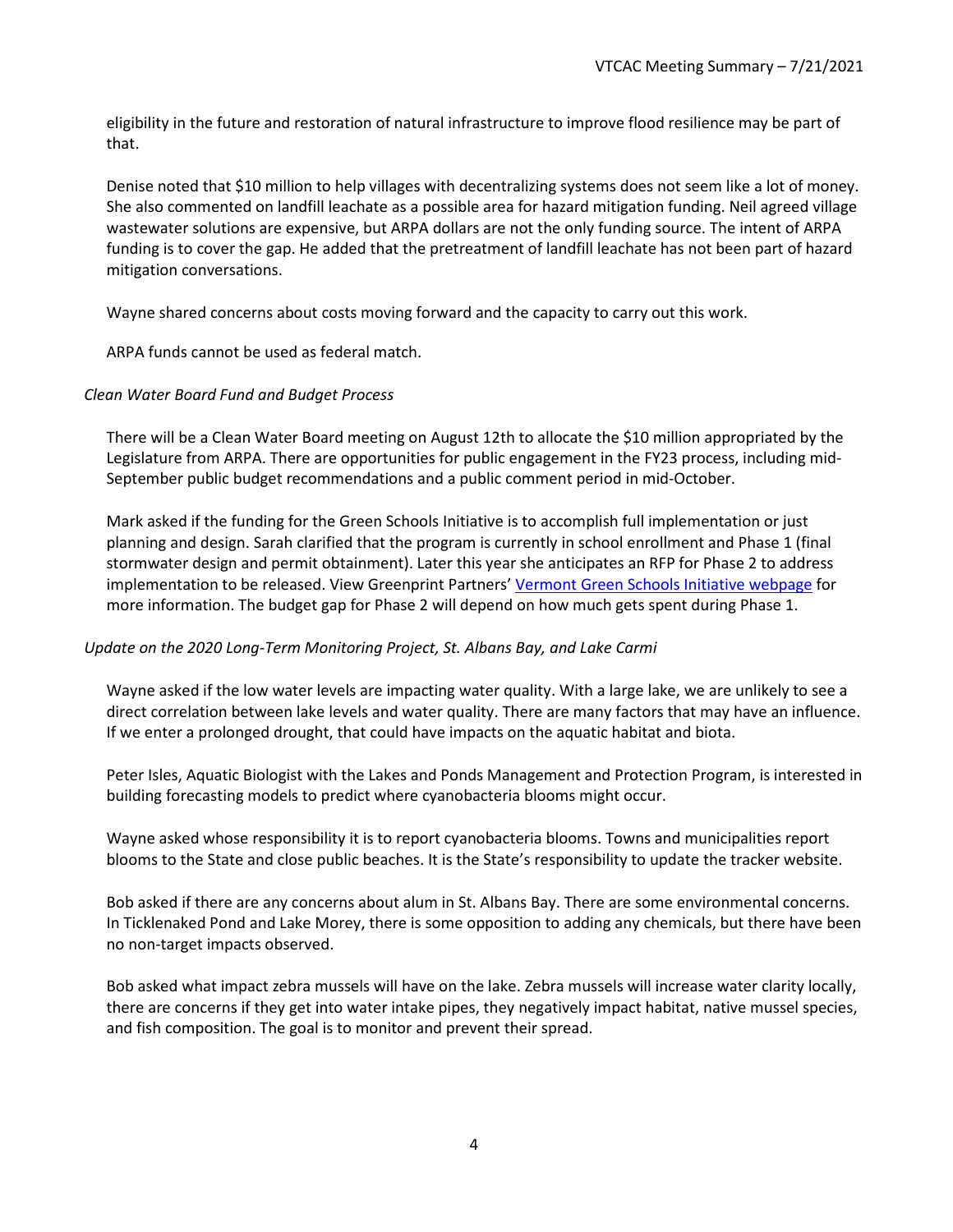Wayne asked about the timeline for the St. Albans Bay modeling and whether this should be a focus for the Action Plan. Oliver clarified that the model will be running in the next few months and recommendations could potentially be made over winter.

Hilary asked whether the relative stability in phosphorus concentration is considered a win by VTDEC or EPA considering climate change. The DEC 2020 Clean Water Report acknowledged this holding trend as an accomplishment.

Denise asked for clarification on the goal for the St. Albans Bay feasibility study. External loading is controlled to a point and in-lake conditions are favorable to alum treatment that could lead to improved water quality outcomes over the next 10-15 years.

The aeration system in Lake Carmi has been successful at mixing the lake and preventing internal loading. There have been no major blooms yet this summer.

Rep. Ode asked if it would be beneficial to remove the requirement of a decrease in property value to qualify for lake in crisis funding. Oliver noted that if that requirement was removed, many lakes would qualify which would not be beneficial without an increase in funding. Until additional funding is allocated, having steep qualifications is necessary. Although, having some discretion to qualify lakes that may not pass all three criteria but have significant health or environmental impacts could be useful.

- Mark asked for the next 3-5 lakes that may become a lake in crisis. Oliver mentioned that fortunately very few lakes are close to meeting the 3-part statutory test, but that Lake Morey is encountering water quality deterioration from high phosphorus levels and cyanobacteria blooms and is trending towards eventually meeting some or all of the three-part statutory test. Fairfield Pond is a water body with high phosphorus concentrations, invasive plants, and recreational use challenges that is far from being in crisis but would merit some additional state interventions.
- Denise asked about Lake Memphremagog. Oliver noted there is a lot happening there, but he does not view it as failing water quality standards. Vermonters are still able to enjoy it. There has been one bloom this summer and it cleared up.

Members asked about PFAS sampling methods and funding. Oliver shared this is relatively new and they are following NYSDEC's sampling protocol which requires using stainless steel instruments. Each sample is \$375 to run and can detect 36 types of PFAS. DEC is using a large amount of general funds to conduct this sampling this year. If the data shows high levels of PFAS, DEC will have to return to the Legislature to expand funding. This year's monitoring is to establish baselines, determine need for additional testing, and then address problems.

#### **11:00 – 11:10 pm Break**

# **11:10 – 11:55 am Discussion/Presentation on Climate Impacts on the Lake Champlain Basin** – Jim Brangan

Jim Brangan, Cultural Heritage and Recreation Coordinator for the LCBP and co-chair of the Champlain-Adirondack Biosphere Network (CABN), provided an overview of CABN and climate action initiatives. The slide deck is included in the meeting materials, highlights and discussion are included here. CABN was designated in 1989 as part of the UNESCO Biosphere Reserve Program which seeks to foster national and international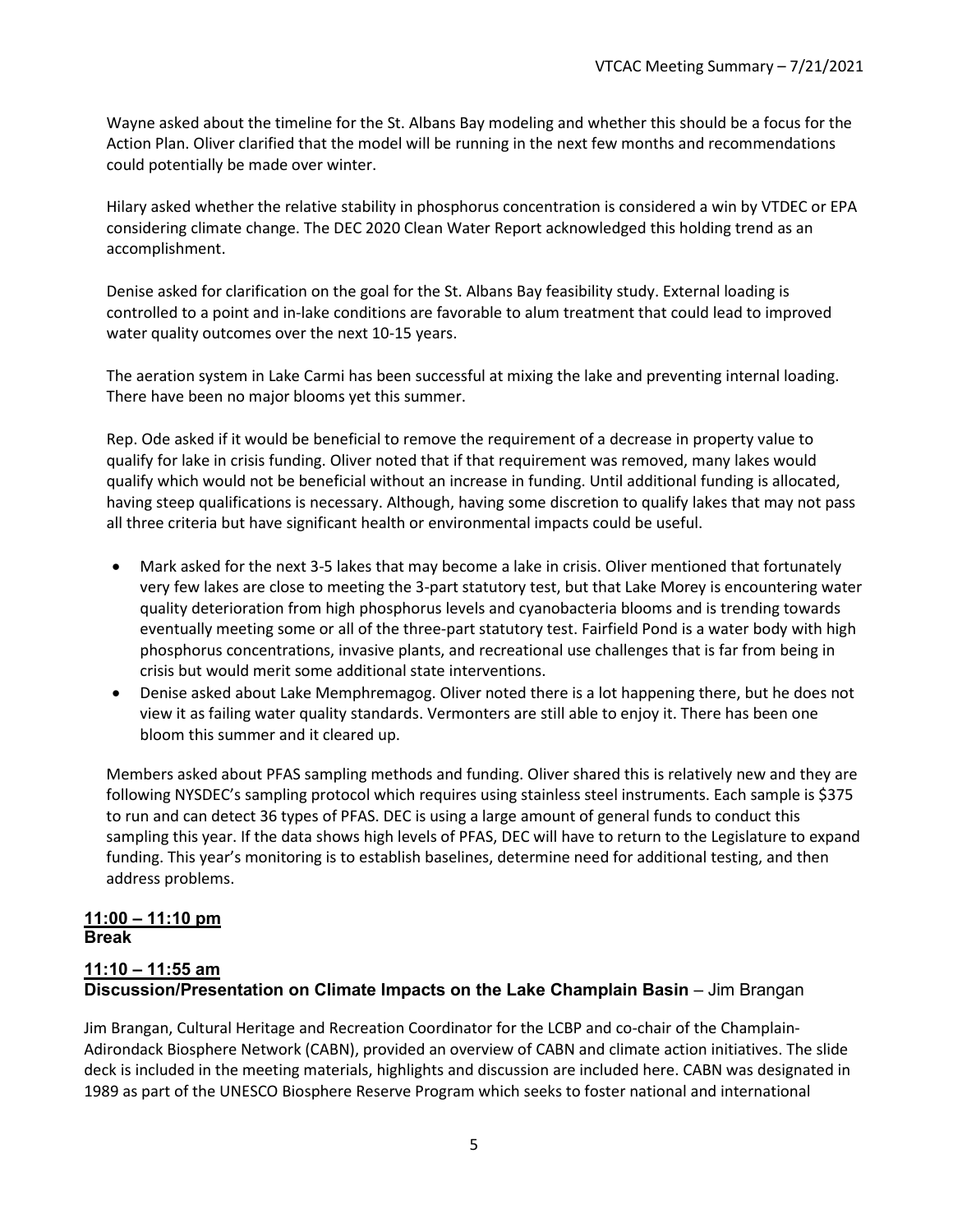connections among biosphere regions, facilitate their sharing of best practices, and support their work toward achieving a harmonious relationship between people and the environment. LCBP is working on many of the UN Sustainable Development Goals. CABN serves as a "network of networks," aggregating and connecting different groups to coordinate a bioregional approach to climate action and sustainable development. Emmanuel Carter of SUNY ESF is working to develop an atlas for climate change which will serve as a tool for policymakers, municipal planners, and others. CABN has a youth committee composed primarily of college students aged 18- 35. There will be a large youth recruitment event in the Fall.

Sen. Bray noted that less time than we might imagine more people might come to Vermont because of climate events. On the legislative side, how does Act 250 respond?

Lori shared she was part of the initial lobbying effort for the Biosphere in 1989. One of the reasons it didn't gain traction was because LCBP came into being. LCBP's involvement can ensure there is not duplication of efforts.

Denise serves as chair of the St. Albans Planning Commission. returned to the earlier conversation about septic and development in forests. Where people are housed and how people handle the land in the future are important. It is necessary to talk about this in small villages, cities, towns, and to start prioritizing resources to make sure we plan and develop appropriately.

Wayne noted we need to be strategic about building new infrastructure to ensure it is a good fit and takes a long-term view as increasing density may not be appropriate everywhere.

Jim clarified that CABN has no authority in policymaking or permitting, but rather serves as a forum for regional discussions. The Steering Committee has identified climate change as its main priority.

Rep. Ode added the importance of framing the conversation as what should not be built on instead of what should be build where. It is necessary to preserve wildlife corridors.

Sen. Bray asked what opportunity may exist for middle school and high school kids. Jim agreed young people can send a very powerful message and invited the group to think about how to engage these younger demographics effectively.

Jim offered to speak about the Artist-in-Residence program at a future meeting.

#### **11:55 – 12:40 pm Lunch**

#### **12:40 – 1:10 pm CAC Coordination Opportunities**

Katie shared an idea inspired by the Education and Outreach Committee to create a Youth Advisory Committee with each member serving on or as a liaison to the existing LCBP committees, while still giving youth voices a standalone platform.

Members expressed interest in having a joint CAC meeting in the Fall. Denise suggested using the CVNHP Summit at Saranac Lake in September as an opportunity to meet with the NYCAC.

# **1:10 – 2:10 pm**

#### **Determine 2022 Lake Champlain Action Plan Priorities, Production Process, and Timeline**

One of the roles of the vice-chair is to lead the Action Plan process and support the subcommittee.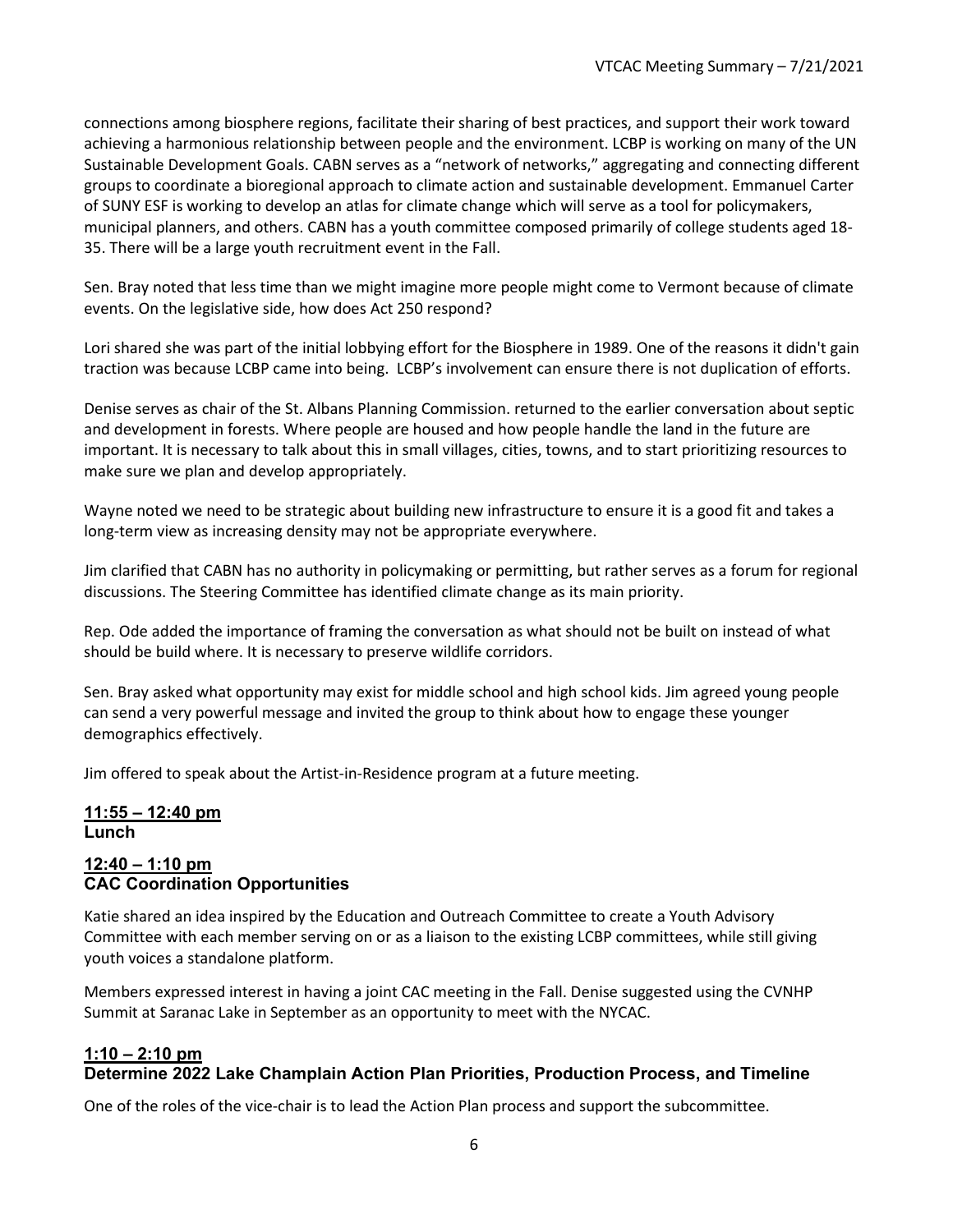#### **Potential issues to highlight:**

- Increasing funding for PFAS sampling may be something to bring into the Action Plan depending on upcoming sampling results.
- St. Albans Bay
- Stormwater and nonpoint source pollution
- Need for a decontamination station to address aquatic invasive species challenges
- Septic

Sen. Brock shared the importance of clearly and briefly communicating progress to the public. It is helpful to have tangible indicators of progress for people to see, like aerators and manure injectors.

Mark shared the LCBP June Summit budget themes (shared with meeting materials).

Eric Clifford asked whether eDNA can be used to determine water contamination sources so monitoring entities can identify what is causing the problem. Members shared two earlier studies that were inconclusive.

Sen. Bray suggested public health issues as a frame for environmental issues to help engage the broader public.

• Carol noted that we had a good presentation on toxics in water, but it was not recorded. She would like to have the presentation again and share it online. Carol also suggested the CAC author articles for the VTDigger to set the parameters of broader public conversion.

Mark noted the focus on Phosphorus and nutrient pollution has dominated the landscape for a long time, but the CAC's charge extends beyond that. It would be valuable to better understand and get ahead of emerging contaminants that are issues of concern. Better public engagement and a better-informed public would help push this forward.

Members raised concerns about the cumulative impacts of glyphosate.

#### **2:10 – 2:20 pm Break**

#### **2:20 – 2:40 pm Leadership & Governance**

Lori noted it helps to have a succession plan and whoever serves as Vice-Chair should be ready to step into the role of Chair.

**ACTION ITEM:** Rep. Ode moved to elect Mark Naud as Chair and Denise Smith as Vice-Chair; Bob Fischer seconded. Motion carried.

Mark will send an updated board book that has updated appointments and some statutory changes.

Rep. Kari Dolan was appointed to the VTCAC.

The VTCAC has 2 seats to fill. Karina Dailey from VNRC submitted a letter of interest. Denise will follow up with her contacts in the Abenaki community.

### **2:40 – 3:00 pm Meeting Wrap-up Discussion**